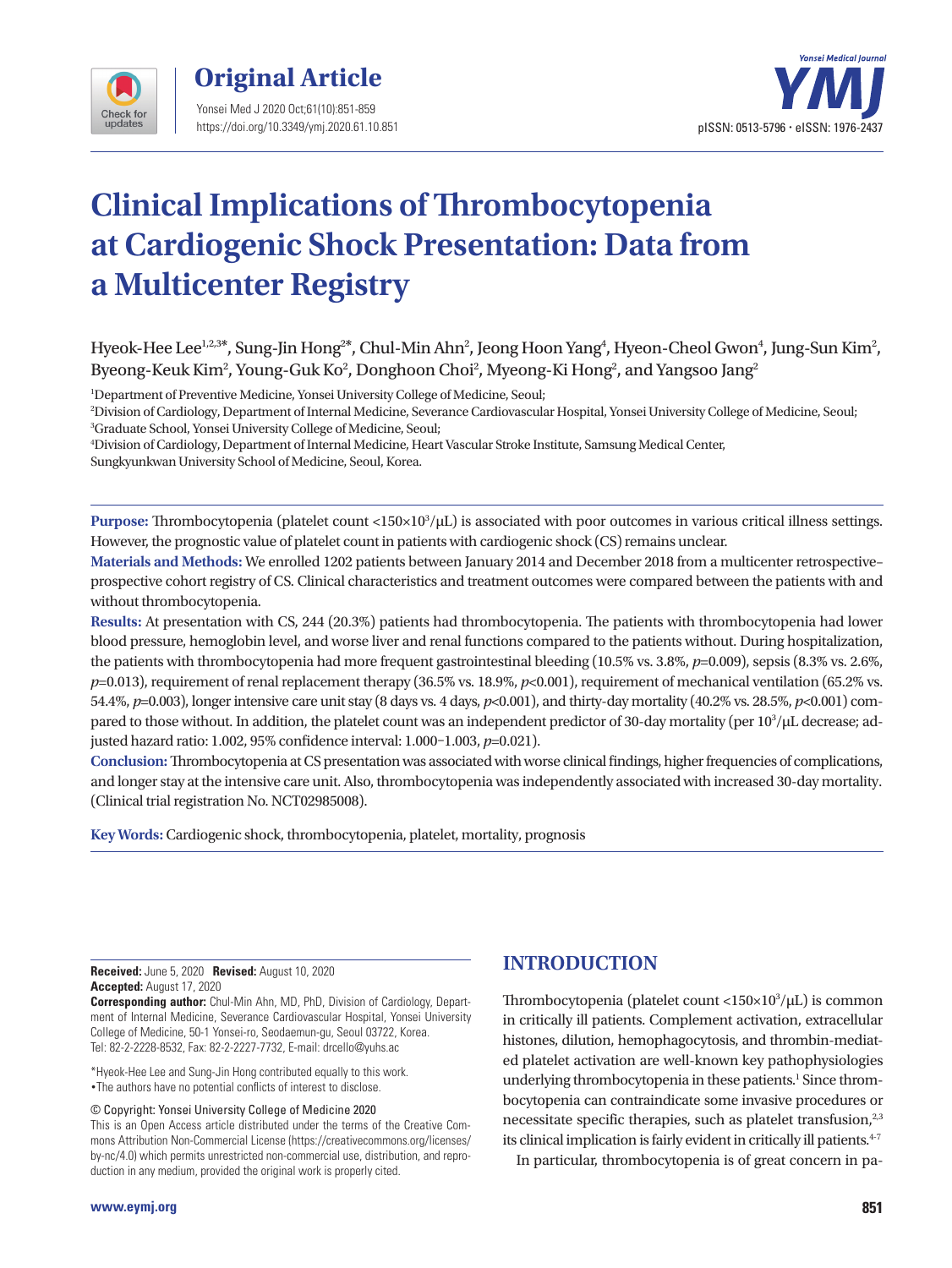# YMI

tients with severe cardiac diseases,<sup>8</sup> as anticoagulants, antiplatelet agents, or invasive procedures including percutaneous coronary intervention (PCI) and extracorporeal membrane oxygenation (ECMO) implantation are a vital part of treatment in these patients.<sup>9-11</sup> Actually, there have been several previous studies investigating the prognostic role of thrombocytopenia in patients with acute coronary syndromes.<sup>12-14</sup>

However, the prognostic value of thrombocytopenia has not been sufficiently evaluated in patients with cardiogenic shock (CS). Although there have been several biomarkers shown to be associated with prognosis in patients with CS, such as glucose, albumin, and lactate,<sup>15-18</sup> conflicting results have been reported regarding platelet count as a prognostic biomarker.8,12,13 Consequently, well-known CS risk-scoring systems, including CardShock score or IABP-SHOCK II risk score, do not incorporate platelet counts or thrombocytopenia.<sup>19,20</sup>

Therefore, this study was conducted to identify the prevalence and prognostic significance of thrombocytopenia in patients with CS with the aim of providing a new perspective on the risk stratification of patients with CS.

## **MATERIALS AND METHODS**

#### **Study population**

The SMart Angioplasty Research Team: A Multi-center, open, REtrospective and prospective observational Study to investigate Clinical oUtcomes and Efficacy of left ventricular-assist devices for Korean patients with cardiogenic shock (SMART RESCUE) study is a Korean retrospective and prospective, observational, multicenter registry for evaluating the clinical outcomes of patients aged ≥19 years with CS, recruited between January 2014 and December 2018 from 12 Korean tertiary care centers (ClinicalTrials.gov NCT02985008). The criteria for CS included systolic blood pressure <90 mm Hg for 30 minutes despite adequate fluid resuscitation or the need for inotropes or vasopressors to maintain systolic blood pressure ≥90 mm Hg, clinical signs of peripheral hypoperfusion (any of the following: altered mental status, cold extremities, urine output <0.5 mL/ kg/h, serum lactate  $\geq 2.0$  mmol/L), and signs of acute pulmonary edema. Exclusion criteria included non-cardiac origin shock, shock accompanied by out-of-hospital cardiac arrest, patients allergic to heparin, or refusal to receive aggressive medical therapy.

Among 1247 CS patients in the registry, 20 patients with missing platelet counts and 25 patients with incomplete follow-up information were excluded. Consequently, a total of 1202 patients with CS were included in our analysis (Fig. 1). Written informed consent was obtained from the patient or the next of kin upon admission, and the Institutional Ethics Committees of each participating center approved this study (approval no. 4-2017-0880).



**Fig. 1.** Flowchart of the study. F/U, follow-up.

### **Data collection and definition of clinical outcomes**

Participants' data on the demographics, anthropometric indices, and underlying medical conditions were collected at baseline. Hemodynamic, laboratory, and echocardiographic parameters were measured at shock presentation to quantitatively assess the severity of patients' clinical status. In addition, the doses of required inotropes and/or vasopressors were measured and transformed into vasoactive inotropic scores to standardize the doses of different inotropes and vasopressors.<sup>21</sup> Estimated glomerular filtration rate (eGFR) was calculated using the Chronic Kidney Disease Epidemiology Collaboration (CKD-EPI) equation.<sup>22</sup>

During the course of hospitalization, data were collected on survival and complications, such as gastrointestinal (GI) bleeding, sepsis, and stroke. Patient management strategies, including the decision for intra-aortic balloon pump and/or ECMO, were based on the clinical protocols of each center. All-cause 30-day mortality was assessed as a measure of clinical outcome, and the length of stay in the intensive care unit (ICU) and hospital were assessed among patients who survived to discharge.

#### **Statistical analysis**

Continuous variables are expressed as mean±standard deviation for normally distributed variables or median [interquartile range] for variables with skewed distribution. The Student's ttest was used for between-group comparison of continuous variables. All categorical variables are expressed as number (proportion) and compared using either the chi-square test or Fisher's exact test.

The cumulative survival of participants according to the presence or absence of thrombocytopenia was estimated with the Kaplan-Meier method, and compared by the log-rank test. To identify and adjust for potential confounders, univariable Cox proportional hazards regression analyses were performed,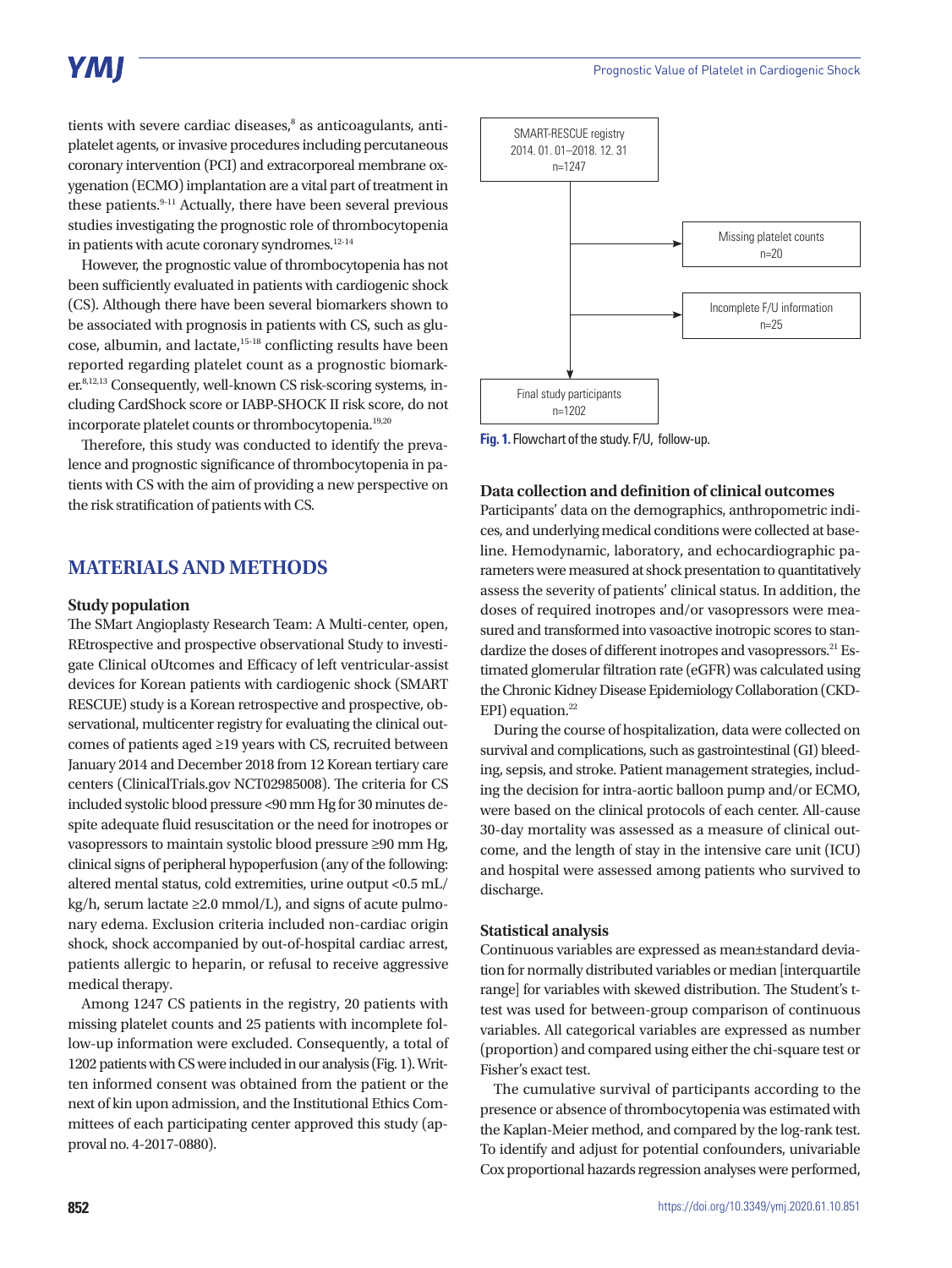followed by multivariable analysis. Covariates were selected based on their heterogeneity between groups, statistical significance on univariable analyses, or previously known relationship with major clinical outcomes in patients with CS.<sup>15,17,19,20</sup> Moreover, to examine any potential nonlinear relationship between platelet count and risk for 30-day mortality, restricted cubic spline plot was fitted with Cox proportional hazard model with the same covariates as above.

In addition, subgroup analysis was performed to identify any effect modification by demographic/clinical factors after stratifying participants according to age (<65 years, ≥65 years), sex, body mass index (<25 kg/m<sup>2</sup>,  $\geq$ 25 kg/m<sup>2</sup>), history of coronary artery occlusive disease, systolic blood pressure (<60, 60–69, 70–79, and ≥80 mm Hg), left ventricular (LV) ejection fraction ( $\geq 40\%$ , <40%), lactate level ( $\leq 5$  mmol/L,  $>5$  mmol/L), and cause of shock [acute myocardial infarction (AMI), non-

| Table 1. Baseline Characteristics at Cardiogenic Shock Presentation |  |
|---------------------------------------------------------------------|--|
|---------------------------------------------------------------------|--|

|                                             | With thrombocytopenia (n=244) | <b>Without thrombocytopenia (n=958)</b> | <i>p</i> -value |
|---------------------------------------------|-------------------------------|-----------------------------------------|-----------------|
| Age (yr)                                    | 66±14                         | 66±14                                   | 0.732           |
| Men                                         | 166 (68.0)                    | 660 (68.9)                              | 0.796           |
| Body mass index (kg/m <sup>2</sup> )        | 23.0±3.5                      | $23.5 \pm 3.5$                          | 0.035           |
| Cardiovascular risk factors                 |                               |                                         |                 |
| Current smoking                             | 57(23.4)                      | 287 (30.0)                              | 0.042           |
| Hypertension                                | 127 (52.0)                    | 515 (53.8)                              | 0.633           |
| <b>Diabetes</b>                             | 89 (36.5)                     | 342 (35.7)                              | 0.821           |
| Dyslipidemia                                | 54(22.1)                      | 271 (28.3)                              | 0.053           |
| History of CAOD                             | 49 (20.1)                     | 177 (18.5)                              | 0.630           |
| History of PAOD                             | 11(4.5)                       | 39(4.1)                                 | 0.760           |
| History of CVA                              | 25 (10.2)                     | 89 (9.3)                                | 0.649           |
| History of CKD                              | 29 (11.9)                     | 89 (9.3)                                | 0.224           |
| Systolic BP (mm Hg)                         | 70 [60-80]                    | 77 [63-86]                              | 0.001           |
| Diastolic BP (mm Hg)                        | 45 [37-54]                    | 50 [40-59]                              | 0.001           |
| Mean BP (mm Hg)                             | 53 [44-62]                    | 58 [48-67]                              | < 0.001         |
| Heart rate (beats per minute)               | 88±31                         | $86 + 31$                               | 0.289           |
| LV ejection fraction <40%                   | 107/177 (60.5)                | 351/607 (57.8)                          | 0.591           |
| Platelet count (10 <sup>3</sup> /µL)        | 106±32                        | 238±68                                  | < 0.001         |
| Hemoglobin (g/dL)                           | $11.6 \pm 3.0$                | $12.9 + 2.4$                            | < 0.001         |
| Total bilirubin (mg/dL)                     | $0.9 [0.5 - 1.9]$             | $0.6 [0.4 - 0.9]$                       | < 0.001         |
| Aspartate aminotransferase (IU/L)           | 10.0 [3.9-31.0]               | $4.6$ [2.7-14.0]                        | 0.004           |
| Alanine aminotransferase (IU/L)             | $5.2$ [2.3-16.8]              | $3.1$ [1.8-6.7]                         | 0.001           |
| Estimated GFR (mL/min/1.73 m <sup>2</sup> ) | $54.1 \pm 28.3$               | $61.3 \pm 27.3$                         | < 0.001         |
| Glucose (mg/dL)                             | 182 [134-261]                 | 190 [141-278]                           | 0.503           |
| Creatine kinase-MB (µg/dL)                  | $5.3 [1.0 - 21.1]$            | 10.7 [2.0-28.3]                         | 0.345           |
| Troponin-I (ng/mL)                          | $5.3$ [0.4-42.8]              | $7.1$ [0.6-50.0]                        | 0.027           |
| Lactate > 5 mmol/L                          | 115/189 (60.8)                | 328/687 (47.7)                          | 0.002           |
| Central venous oxygen saturation (%)        | $64.6 + 23.1$                 | $64.8 \pm 21.2$                         | 0.961           |
| Vasoactive inotropic score*                 | 33.0 [7.0-100.0]              | 22.2 [10.0-73.2]                        | 0.096           |
| Cause of shock                              |                               |                                         | < 0.001         |
| Acute myocardial infarction                 | 163 (66.8)                    | 809 (84.4)                              |                 |
| Dilated cardiomyopathy                      | 28 (11.5)                     | 46 (4.8)                                |                 |
| <b>Myocarditis</b>                          | 13(5.3)                       | 24(2.5)                                 |                 |
| Valvular heart disease                      | 8(3.3)                        | 10(1.0)                                 |                 |
| Refractory VT/Vf                            | 8(3.3)                        | 22(2.3)                                 |                 |
| Pulmonary thromboembolism                   | 8(3.3)                        | 15(1.6)                                 |                 |
| <b>Others</b>                               | 16(6.6)                       | 32(3.3)                                 |                 |

BP, blood pressure; CAOD, coronary artery occlusive disease; CKD, chronic kidney disease; CVA, cerebrovascular accident; GFR, glomerular filtration rate; LV, left ventricular; PAOD, peripheral artery occlusive disease; Vf, ventricular fibrillation; VT, ventricular tachycardia.

Results are shown as mean±standard deviation or median [interquartile range] for continuous variables and n (%) or n/total n (%) for categorical variables. \*Vasoactive inotropic score was calculated as dopamine dose (ug/kg/min)+dobutamine dose (ug/kg/min)+100∙epinephrine dose (ug/kg/min)+10∙milrinone dose (ug/kg/min)+10000∙vasopressin dose (U/kg/min)+100∙norepinephrine dose (ug/kg/min).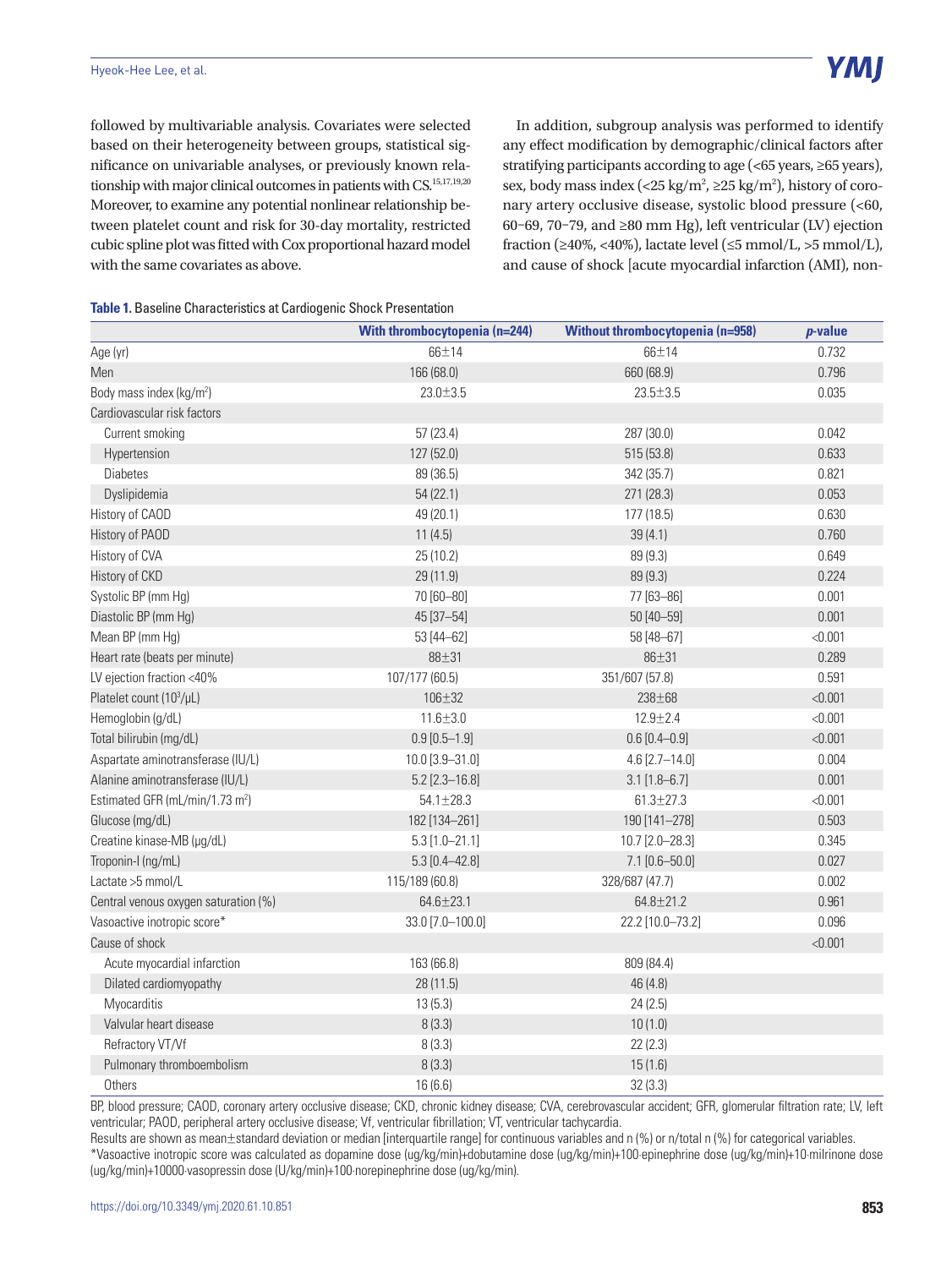# YMI

AMI]. In addition, as the difference in revascularization could also be a potential confounder, the subgroup of patients with CS caused by AMI (AMI-CS) were further stratified according to the revascularization status, and an interaction analysis was performed. Proportional hazards assumption was tested with Schoenfeld residuals, and was found not to be violated. *P*-values <0.05 were considered statistically significant, and all statistical analyses were conducted using SAS version 9.4 (SAS Institute Inc., Cary, NC, USA) and R version 4.0.2 (R Foundation for Statistical Computing, Vienna, Austria).

## **RESULTS**

#### **Baseline characteristics**

Among 1202 patients (mean age, 66 years; 69% men) with CS, 244 patients (20.3%) had thrombocytopenia at shock presentation, whereas 958 (79.7%) patients had normal platelet counts. Age and sex distribution did not differ significantly between groups, but patients with thrombocytopenia showed lower body mass index compared to those without. In addition, smoking rate, blood pressure, hemoglobin, eGFR, and troponin-I levels were lower, while total bilirubin, liver enzymes, and proportion of patients with lactate >5 mmol/L were higher in patients with thrombocytopenia. Regarding the cause of shock, AMI was less frequent in patients with thrombocytopenia compared to patients without (Table 1).

#### **In-hospital management and clinical outcomes**

Among patients within the AMI-CS subgroup, revascularization was less frequently performed in thrombocytopenia group compared to normal platelet group (81.0% vs. 87.8%, *p*=0.001). However, mechanical circulatory support (intra-aortic balloon pump and/or ECMO), renal replacement therapy, and mechanical ventilation were more frequently required in patients with thrombocytopenia than in those without (all  $p < 0.05$ ). Regarding clinical outcomes, the incidence of ischemic and hemorrhagic stroke did not differ significantly between groups, while GI bleeding and sepsis occurred more frequently in patients with thrombocytopenia compared to those without (10.5% vs. 3.8%, *p*=0.009 and 8.3% vs. 2.6%, *p*=0.013, respectively).

As a consequence, length of stay in ICU and hospital was longer in thrombocytopenia group (8 days vs. 4 days, *p*<0.001; 17 days vs. 10 days, *p*<0.001, respectively) among 801 (66.6%) patients who survived to discharge (Table 2). Overall, 30-day all-cause mortality was 30.9%, and it was significantly higher in patients with thrombocytopenia than in those without [40.2% vs. 28.5%, hazard ratio (HR) 1.51, 95% confidence interval (CI) 1.20–1.90, log-rank *p*<0.001) (Table 2 and Fig. 2).

In multivariable Cox model, every  $10^3/\mu$ L decrease of platelet count was associated with a 0.2% higher risk of all-cause mortality at 30 days (HR 1.002, 95% CI 1.000–1.003, *p*=0.021). Other independent predictors of 30-day mortality were age, LV ejection fraction <40%, eGFR, creatine kinase-MB levels, lactate >5 mmol/L, vasoactive inotropic score, the need for mechanical circulatory support, and the need for mechanical

#### **Table 2.** In-Hospital Management, Adverse Events, and Clinical Outcomes

|                                        | With thrombocytopenia (n=244) | <b>Without thrombocytopenia (n=958)</b> | $p$ -value |
|----------------------------------------|-------------------------------|-----------------------------------------|------------|
| In-hospital management                 |                               |                                         |            |
| Revascularization (among AMI patients) |                               |                                         | 0.001      |
| PCI                                    | 116/163 (71.2)                | 678/809 (83.8)                          |            |
| CABG                                   | 11/163(6.7)                   | 32/809(4.0)                             |            |
| No revascularization                   | 36/163 (22.1)                 | 99/809 (12.2)                           |            |
| Mechanical circulatory support*        | 161(66.0)                     | 553 (57.7)                              | 0.023      |
| Renal replacement therapy              | 89 (36.5)                     | 181 (18.9)                              | < 0.001    |
| Mechanical ventilation                 | 159 (65.2)                    | 521 (54.4)                              | 0.003      |
| Adverse events during hospitalization  |                               |                                         |            |
| Gastrointestinal bleeding              | 14/133 (10.5)                 | 13/340(3.8)                             | 0.009      |
| Hemorrhagic stroke                     | 3/133(2.3)                    | 15/340 (4.4)                            | 0.404      |
| Ischemic stroke                        | 1/133(0.8)                    | 10/340(2.9)                             | 0.306      |
| Sepsis                                 | 11/133(8.3)                   | 9/340(2.6)                              | 0.013      |
| Clinical outcomes                      |                               |                                         |            |
| Length of stay (days) <sup>†</sup>     |                               |                                         |            |
| Intensive care unit                    | $8[3 - 21]$                   | $4 [2 - 10]$                            | < 0.001    |
| Hospital                               | $17[8 - 40]$                  | $10[5 - 21]$                            | < 0.001    |
| 30-day mortality                       | 98 (40.2)                     | 273 (28.5)                              | < 0.001    |

AMI, acute myocardial infarction; CABG, coronary artery bypass graft; PCI, percutaneous coronary intervention.

Results are shown as mean±standard deviation or median [interquartile range] for continuous variables and n (%) or n/total n (%) for categorical variables. \*Mechanical circulatory support indicates implantation of intra-aortic balloon pump and/or extracorporeal membrane oxygenation, † Assessed in patients who survived to discharge.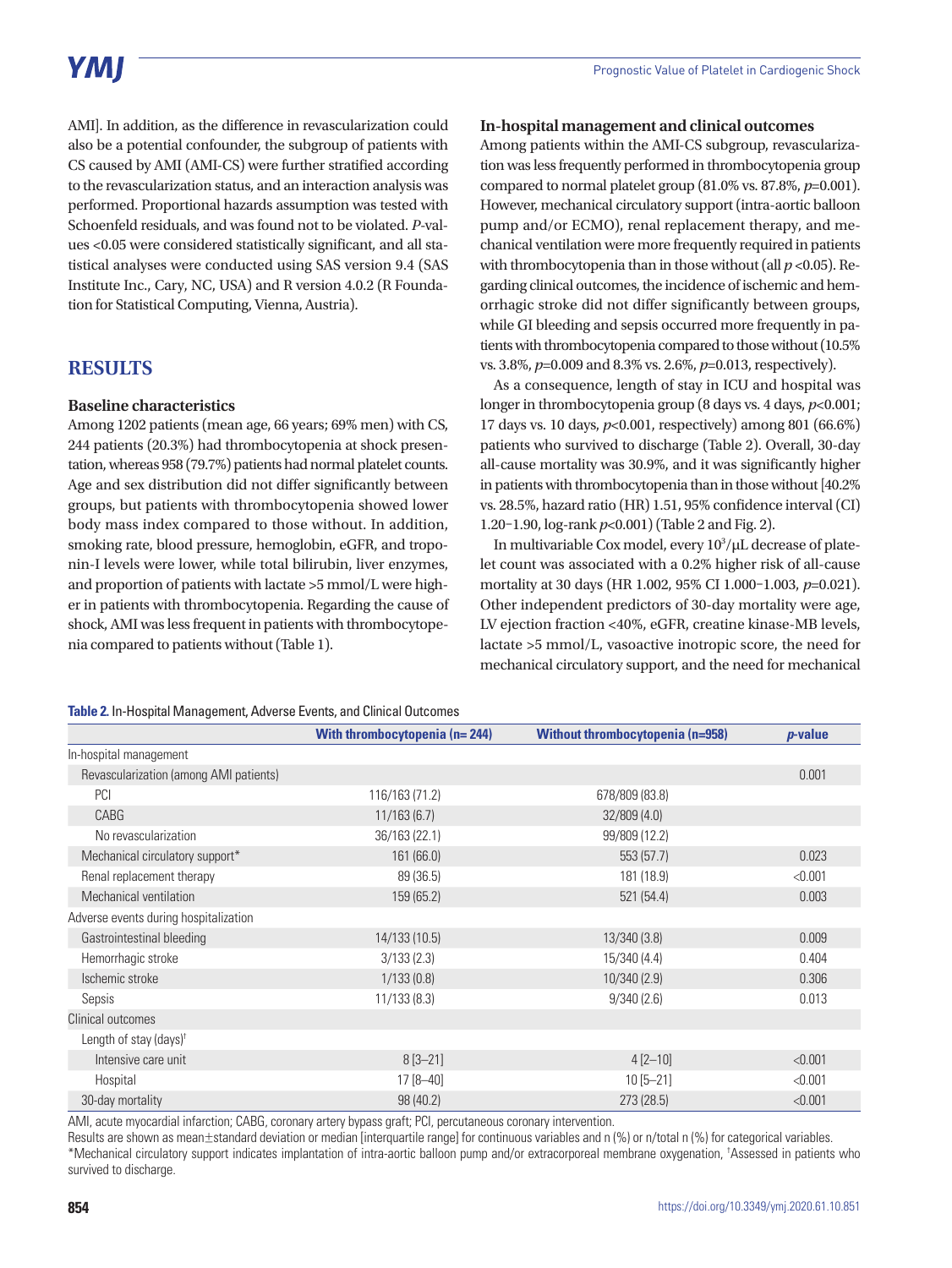ventilation in our model (Table 3). In addition, restricted cubic spline plot showed that the platelet count is negatively associated with the risk of 30-day mortality, even when it is within its normal range (150-400∙10<sup>3</sup>/μL). The inflection point was 200∙103 /µL in our cubic spline model (Fig. 3).

Subgroup analysis showed that the risks of 30-day mortality for every  $10^3/\mu$ L decrease of platelet count were consistent across all the subgroups (Fig. 4). Furthermore, when confined only to the patients within AMI-CS subgroup, platelet count



**Fig. 2.** Cumulative survival of the participants according to the presence or absence of thrombocytopenia. Cumulative survival was estimated using the Kaplan-Meier method, and compared by the log-rank test.

| Hazard ratio | 3<br>2 |  |  |  |     |  |  |  |  |  |     |                         |  |  |  |  |  |     |  |  |  |  |  |     |
|--------------|--------|--|--|--|-----|--|--|--|--|--|-----|-------------------------|--|--|--|--|--|-----|--|--|--|--|--|-----|
|              |        |  |  |  |     |  |  |  |  |  |     |                         |  |  |  |  |  |     |  |  |  |  |  |     |
|              |        |  |  |  | 100 |  |  |  |  |  | 200 |                         |  |  |  |  |  | 300 |  |  |  |  |  | 400 |
|              |        |  |  |  |     |  |  |  |  |  |     | Platelet count (103/µL) |  |  |  |  |  |     |  |  |  |  |  |     |

was still independently associated with all-cause mortality at 30 days (HR 1.002, 95% CI 1.000-1.003, p=0.047; per 10<sup>3</sup>/µL decrease), and the result did not differ by whether or not the patient had undergone revascularization (*p* for interaction 0.709).

**Fig. 3.** Non-linear relationship between the platelet count and 30-day mortality. Restricted cubic spline plot shows hazard ratios with 95% confidence intervals for 30-day mortality according to the platelet count. The plot was fitted with Cox proportional hazards model, adjusting for age, sex, body mass index, current smoking, hypertension, diabetes, history of coronary artery occlusive disease, history of cerebrovascular accident, systolic blood pressure, left ventricular ejection fraction <40%, hemoglobin, total bilirubin, estimated glomerular filtration rate, glucose, creatine kinase-MB, lactate >5 mmol/L, vasoactive inotropic score, the need for mechanical circulatory support, and the need for mechanical ventilation.

| <b>Variables</b>                                  | <b>Univariable analysis</b> |                 | <b>Multivariable analysis</b> |            |  |  |  |  |  |  |
|---------------------------------------------------|-----------------------------|-----------------|-------------------------------|------------|--|--|--|--|--|--|
|                                                   | <b>HR (95% CI)</b>          | <i>p</i> -value | <b>HR (95% CI)</b>            | $p$ -value |  |  |  |  |  |  |
| Platelet count (per 10 <sup>3</sup> /µL decrease) | $1.002(1.001 - 1.003)$      | 0.003           | 1.002 (1.000-1.003)           | 0.021      |  |  |  |  |  |  |
| Age (yr)                                          | 1.022 (1.014-1.030)         | < 0.001         | $1.018(1.007 - 1.030)$        | 0.001      |  |  |  |  |  |  |
| Men                                               | 1.252 (1.011-1.549)         | 0.039           |                               | 0.419      |  |  |  |  |  |  |
| Body mass index (kg/m <sup>2</sup> )              | $0.982(0.953 - 1.011)$      | 0.222           |                               | 0.742      |  |  |  |  |  |  |
| Current smoking                                   | $0.708(0.556 - 0.902)$      | 0.005           |                               | 0.132      |  |  |  |  |  |  |
| Hypertension                                      | 1.239 (1.008-1.523)         | 0.041           |                               | 0.906      |  |  |  |  |  |  |
| <b>Diabetes</b>                                   | 1.228 (0.998-1.511)         | 0.053           |                               | 0.331      |  |  |  |  |  |  |
| <b>History of CAOD</b>                            | $1.109(0.862 - 1.427)$      | 0.423           |                               | 0.862      |  |  |  |  |  |  |
| History of CVA                                    | 1.255 (0.910-1.730)         | 0.166           |                               | 0.753      |  |  |  |  |  |  |
| Systolic BP (mm Hg)                               | $0.989(0.984 - 0.995)$      | < 0.001         |                               | 0.076      |  |  |  |  |  |  |
| LV ejection fraction <40%                         | 2.537 (1.849-3.483)         | < 0.001         | 1.593 (1.116-2.274)           | 0.010      |  |  |  |  |  |  |
| Hemoglobin (g/dL)                                 | $0.929(0.893 - 0.966)$      | < 0.001         |                               | 0.374      |  |  |  |  |  |  |
| Total bilirubin (mg/dL)                           | $0.992(0.932 - 1.055)$      | 0.797           |                               | 0.982      |  |  |  |  |  |  |
| eGFR (mL/min/1.73 $\text{m}^2$ )                  | $0.985(0.981 - 0.989)$      | < 0.001         | $0.992(0.987 - 0.997)$        | 0.002      |  |  |  |  |  |  |
| Glucose (mg/dL)                                   | 1.002 (1.002-1.003)         | < 0.001         |                               | 0.076      |  |  |  |  |  |  |
| Creatine kinase-MB (µg/dL)                        | $1.004(1.003 - 1.005)$      | < 0.001         | $1.002(1.001 - 1.004)$        | 0.003      |  |  |  |  |  |  |
| Lactate > 5 mmol/L                                | 2.492 (1.952-3.181)         | < 0.001         | 1.578 (1.194-2.085)           | 0.001      |  |  |  |  |  |  |
| Vasoactive inotropic score                        | $1.001(1.001 - 1.002)$      | < 0.001         | $1.001(1.001 - 1.001)$        | < 0.001    |  |  |  |  |  |  |
| The need for mechanical circulatory support       | 2.913 (2.266-3.744)         | < 0.001         | 1.682 (1.249-2.265)           | < 0.001    |  |  |  |  |  |  |
| The need for mechanical ventilation               | 6.094 (4.522-8.212)         | < 0.001         | 3.536 (2.493-5.016)           | < 0.001    |  |  |  |  |  |  |

BP, blood pressure; CAOD, coronary artery occlusive disease; CVA, cerebrovascular accident; eGFR, estimated glomerular filtration rate; LV, left ventricular. Covariates were selected based on their heterogeneity between the study groups, statistical significance on univariable analyses, or previously known association with major clinical outcomes in patients with cardiogenic shock.

#### **Table 3.** Predictors of 30-Day Mortality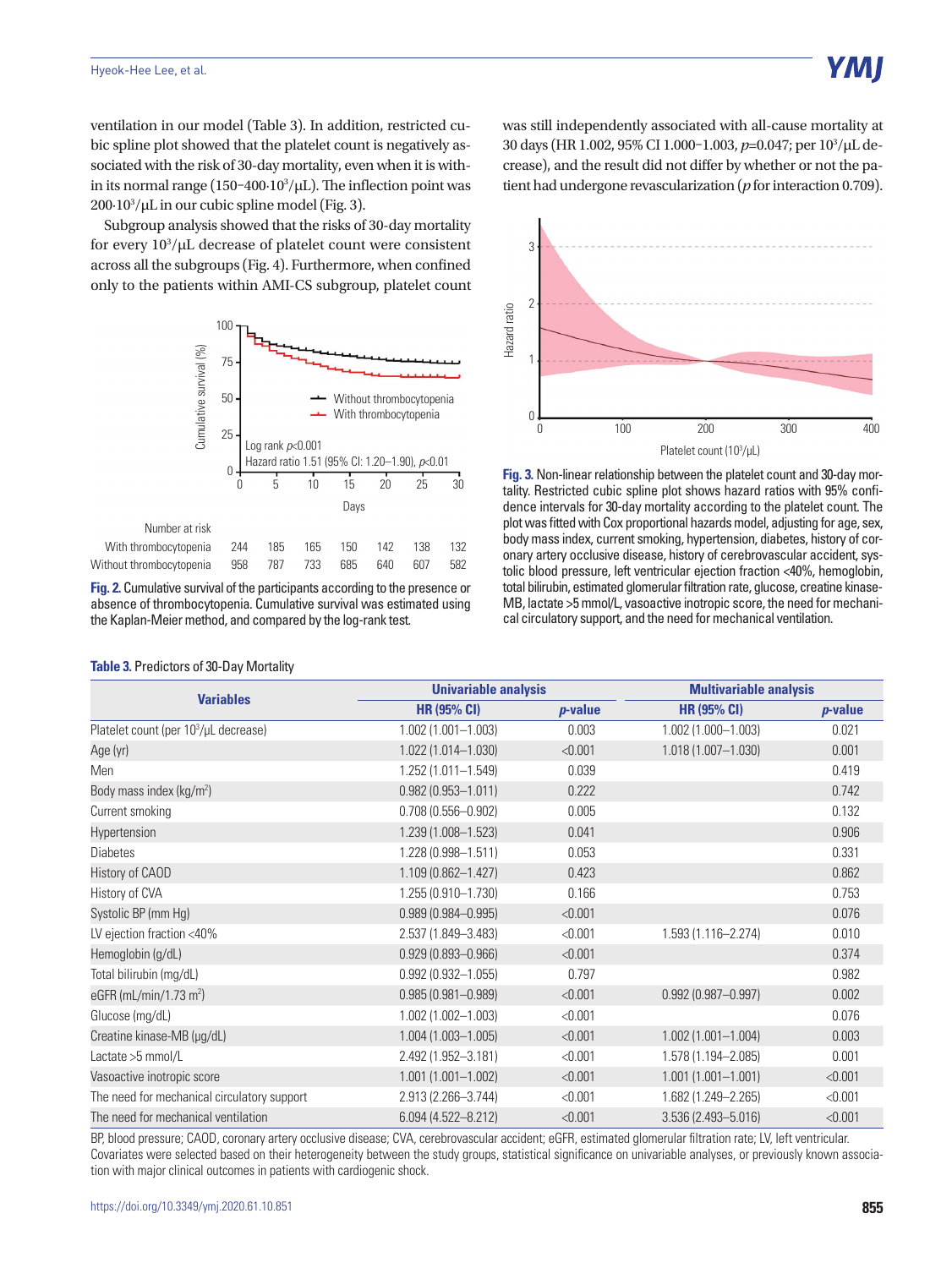| Subgroup                             | $\boldsymbol{\mathsf{n}}$ | Events |                                | HR (95% CI)            | P-interaction |
|--------------------------------------|---------------------------|--------|--------------------------------|------------------------|---------------|
| Overall                              | 1202                      | 371    |                                | 1.002 (1.000-1.003)    |               |
| Age (yr)                             |                           |        |                                |                        | 0.328         |
| < 65                                 | 525                       | 121    |                                | 1.000 (0.997-1.003)    |               |
| $\geq 65$                            | 677                       | 250    |                                | 1.002 (1.000-1.004)    |               |
| Sex                                  |                           |        |                                |                        | 0.066         |
| Men                                  | 826                       | 241    |                                | 1.001 (0.999-1.003)    |               |
| Women                                | 376                       | 130    |                                | $1.004(1.001 - 1.007)$ |               |
| Body mass index (kg/m <sup>2</sup> ) |                           |        |                                |                        | 0.095         |
| $<$ 25                               | 830                       | 264    |                                | $1.002(1.001 - 1.004)$ |               |
| $\geq$ 25                            | 353                       | 91     |                                | $0.999(0.995 - 1.002)$ |               |
| History of CAOD                      |                           |        |                                |                        | 0.906         |
| <b>No</b>                            | 976                       | 295    |                                | 1.002 (1.000-1.003)    |               |
| Yes                                  | 226                       | 76     |                                | 1.001 (0.998-1.005)    |               |
| Systolic BP (mm Hg)                  |                           |        |                                |                        | 0.499         |
| $65$                                 | 207                       | 86     |                                | 1.000 (0.997-1.003)    |               |
| $60 - 69$                            | 217                       | 75     |                                | 1.001 (0.998-1.004)    |               |
| $70 - 79$                            | 268                       | 66     |                                | 1.003 (0.999-1.007)    |               |
| $\geq 80$                            | 453                       | 110    |                                | 1.001 (0.999-1.004)    |               |
| LV ejection fraction (%)             |                           |        |                                |                        | 0.927         |
| $\geq 40$                            | 326                       | 50     |                                | 1.000 (0.996-1.005)    |               |
| <40                                  | 458                       | 164    |                                | 1.003 (1.001-1.006)    |               |
| Lactate (mmol/L)                     |                           |        |                                |                        | 0.738         |
| $\leq\!\!5$                          | 433                       | 95     |                                | 1.002 (0.999-1.005)    |               |
| $>5$                                 | 443                       | 202    |                                | 1.002 (1.000-1.004)    |               |
| Cause of shock                       |                           |        |                                |                        | 0.713         |
| AMI                                  | 972                       | 307    |                                | 1.002 (1.000-1.003)    |               |
| Non-AMI                              | 230                       | 64     |                                | 1.003 (0.998-1.008)    |               |
|                                      |                           |        |                                |                        |               |
|                                      |                           |        | 0.99<br>0.995<br>1.005<br>1.01 |                        |               |
|                                      |                           |        | Hazard ratio                   |                        |               |

Fig. 4. Risk of all-cause mortality at 30 days for every 10<sup>3</sup>/µL decrease of platelet count in each subgroup. The results were adjusted for age, sex, body mass index, current smoking, hypertension, diabetes, history of coronary artery occlusive disease, history of cerebrovascular accident, systolic blood pressure, LV ejection fraction <40%, hemoglobin, total bilirubin, estimated glomerular filtration rate, glucose, creatine kinase-MB, lactate, vasoactive inotropic score, the need for mechanical circulatory support, and the need for mechanical ventilation, except for the variable stratified on. AMI, acute myocardial infarction; BP, blood pressure; CAOD, coronary artery occlusive disease; LV, left ventricular.

### **DISCUSSION**

The principal findings of the study were as follows: 1) onefifth of the patients with CS had thrombocytopenia at shock presentation; 2) patients with thrombocytopenia at shock presentation showed lower blood pressure and hemoglobin level, worse hepatic and renal function, and higher lactate levels than patients without thrombocytopenia, suggesting worse clinical status; 3) patients with thrombocytopenia more frequently required mechanical circulatory support, renal replacement therapy, or mechanical ventilation and experienced adverse events, including GI bleeding and sepsis, compared to patients without thrombocytopenia; and 4) ICU and hospital stays were longer and 30-day mortality was higher in patients with thrombocytopenia than in those without. In addition, the platelet count remained an independent predictor of 30-day mortality after multivariable adjustment.

The proportion of patients with thrombocytopenia in our registry was 20%, which was relatively higher than that in previous studies.12-14,23 This finding could be explained by the differences in baseline characteristics, as well as the higher severity of illness at shock presentation in our study's participants.

The detrimental effects of thrombocytopenia on clinical outcomes is probably attributed to increased bleeding complications, as demonstrated by more frequent GI bleeding among patients with thrombocytopenia in our study. This finding is consistent with those of previous studies, in which thrombocytopenia was associated with increased bleeding compli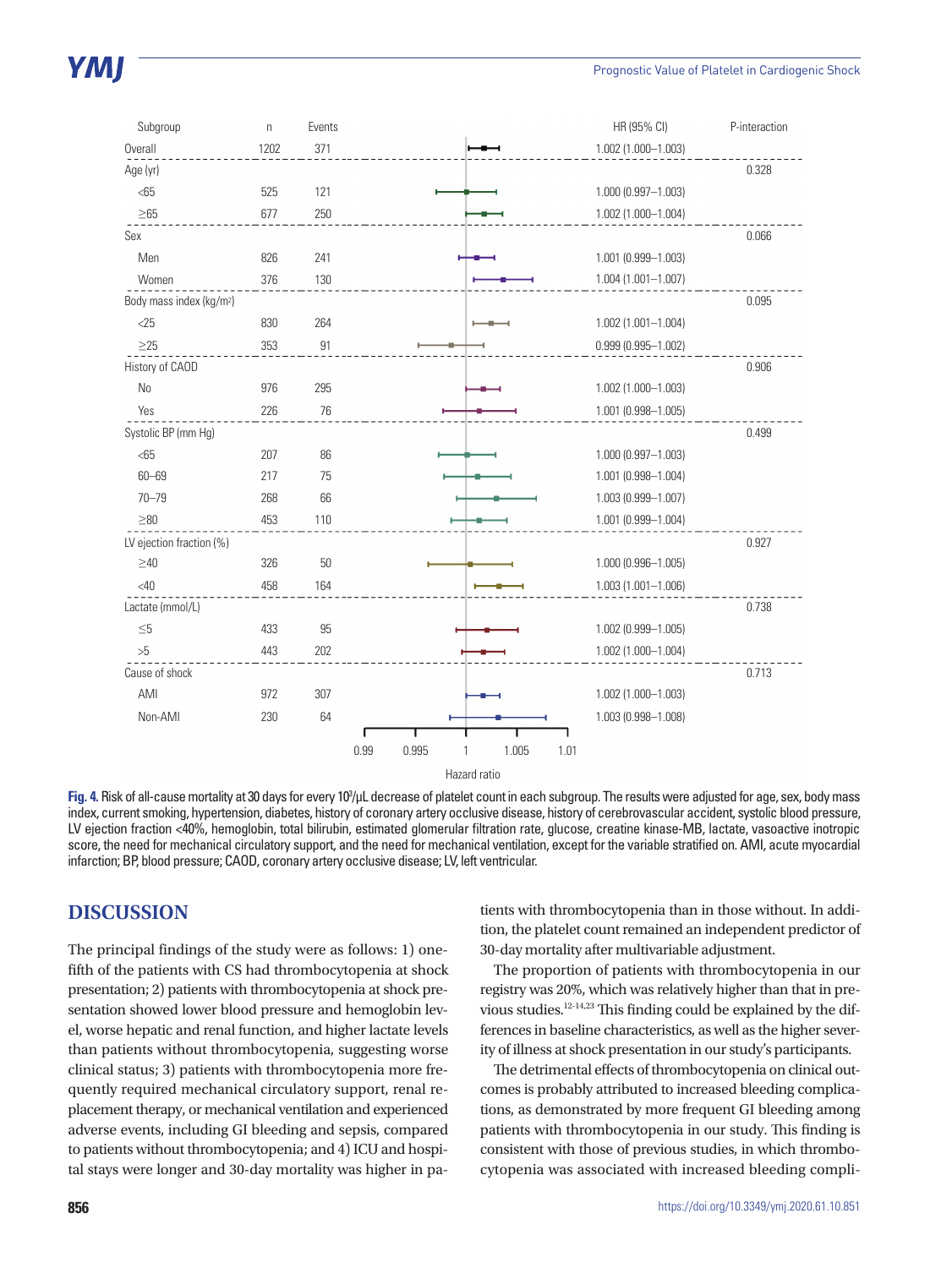cation rates; however, these studies were not exclusively performed on patients with CS.13,23 Although there are some contradictory results with regard to the association between thrombocytopenia and bleeding complications among patients with non-cardiac critical illnesses,<sup>24,25</sup> this discrepancy could be explained by the higher frequency of invasive procedures or more prevalent use of antithrombotic agents in patients with CS, all of which can potentiate the bleeding risk of thrombocytopenia.

In addition, the lower proportion of patients with AMI etiology, implicating less reversibility by timely interventions, and the higher proportion of patients who did not undergo revascularization of stenotic coronary arteries may also have contributed as key factors to the poorer prognosis of patients with thrombocytopenia. Moreover, the perceived high risk of bleeding in thrombocytopenia patients could have deterred interventionists from undertaking angioplasty and stent deployment for ambiguous coronary lesions. However, the association between platelet count and all-cause mortality at 30 days was consistent regardless of the revascularization status in AMI-CS patients in our analysis, implicating the possible presence of other additional mechanisms by which thrombocytopenia exerts negative effects on clinical outcomes in these patients.

Higher rate of sepsis among patients with thrombocytopenia might be one of those mechanisms.7,26 As platelets are known to act as primary mediators of an immune system, $27,28$  immune dysregulation due to thrombocytopenia may increase the risk of sepsis,29,30 contributing to the higher risk of mortality in these patients. In addition, higher frequency of organ failure, including renal and respiratory, in our study might also have been caused in part by dysregulated inflammatory response in thrombocytopenia patients, as platelets frequently serve as inflammatory mediators and participate in neurohormonal and inflammatory responses that play a key role in the pathophysiology of CS.31 However, the detailed mechanism by which platelets contribute to the development and progression of CS is not well-known, and warrants further investigation.

This study has several distinguishing points. First, to the best of our knowledge, this is the first study to demonstrate the effect of thrombocytopenia on clinical outcomes in patients with CS. Moreover, we identified a dose-response relationship between platelet count and all-cause mortality at 30 days, which further validates the results of our study. Finally, various outcome measures including 30-day mortality, length of stay in ICU and hospital, GI bleeding, stroke, and sepsis were analyzed, by which the reliability of the results could be enhanced.

However, our study also has some limitations. First, the causes of death were not identified, which made it difficult to analyze the association of thrombocytopenia with the direct causes of death in patients with CS. However, adverse events that might have significantly affected the hospital course were compared between groups, providing limited but meaningful information regarding the effect of thrombocytopenia on morbidity. Second, changes in platelet counts during the hospital course were not considered in our study. Moreover, the potential differences in medications, especially antithrombotic agents, between the study groups were not assessed in our analysis. As the differences in the use of antiplatelet agents or anticoagulants can influence the prognosis of patients with CS, further studies are required to identify whether thrombocytopenia is associated with poor outcome in CS regardless of antiplatelet or anticoagulant use. In addition, the time interval between symptom onset to hospital presentation or the door-to-balloon time among patients with AMI-CS were not considered in our analysis, which might also have influenced our results. Finally, only 30-day mortality was assessed in this study, and longerterm prognosis of CS patients with thrombocytopenia needs to be further investigated.

In conclusion, one-fifth of the patients with CS had thrombocytopenia at shock presentation in our study, and these patients showed lower blood pressure, worse renal and hepatic function, and poorer systemic tissue perfusion compared to patients without thrombocytopenia. Consequently, patients with thrombocytopenia experienced more frequent adverse events during hospitalization, and showed higher 30-day mortality than patients without thrombocytopenia. Moreover, low platelet count was an independent predictor of 30-day mortality in patients with CS in our study, along with age, LV ejection fraction <40%, eGFR, creatine kinase-MB, lactate >5 mmol/L, vasoactive inotropic score, the need for mechanical circulatory support, and the need for mechanical ventilation. Further, large-scale studies are required to investigate the consistency of the findings of our study in the long run, as well as the potential confounding effect of antiplatelet or anticoagulant use on the prognosis of patients with CS.

## **ACKNOWLEDGEMENTS**

The authors would like to thank all of the participants in the SMART-RESCUE registry for their invaluable contribution to the study, and Editage (www.editage.co.kr) for the English language editing.

This work was supported by the Korea Health Technology Research & Development Project [grant nos. HI17C0882, HI16 C2211, and HI15C2782] through the Korea Health Industry Development Institute, funded by the Ministry of Health and Welfare, Republic of Korea; the Bio & Medical Technology Development Program of the National Research Foundation funded by the Korean government [grant no. 2015M3A9C6031514]; and the Cardiovascular Research Center, Seoul, Republic of Korea.

H.L. was supported by the Physician-Scientist Fellowship Program, Yonsei University College of Medicine, Seoul, Republic of Korea.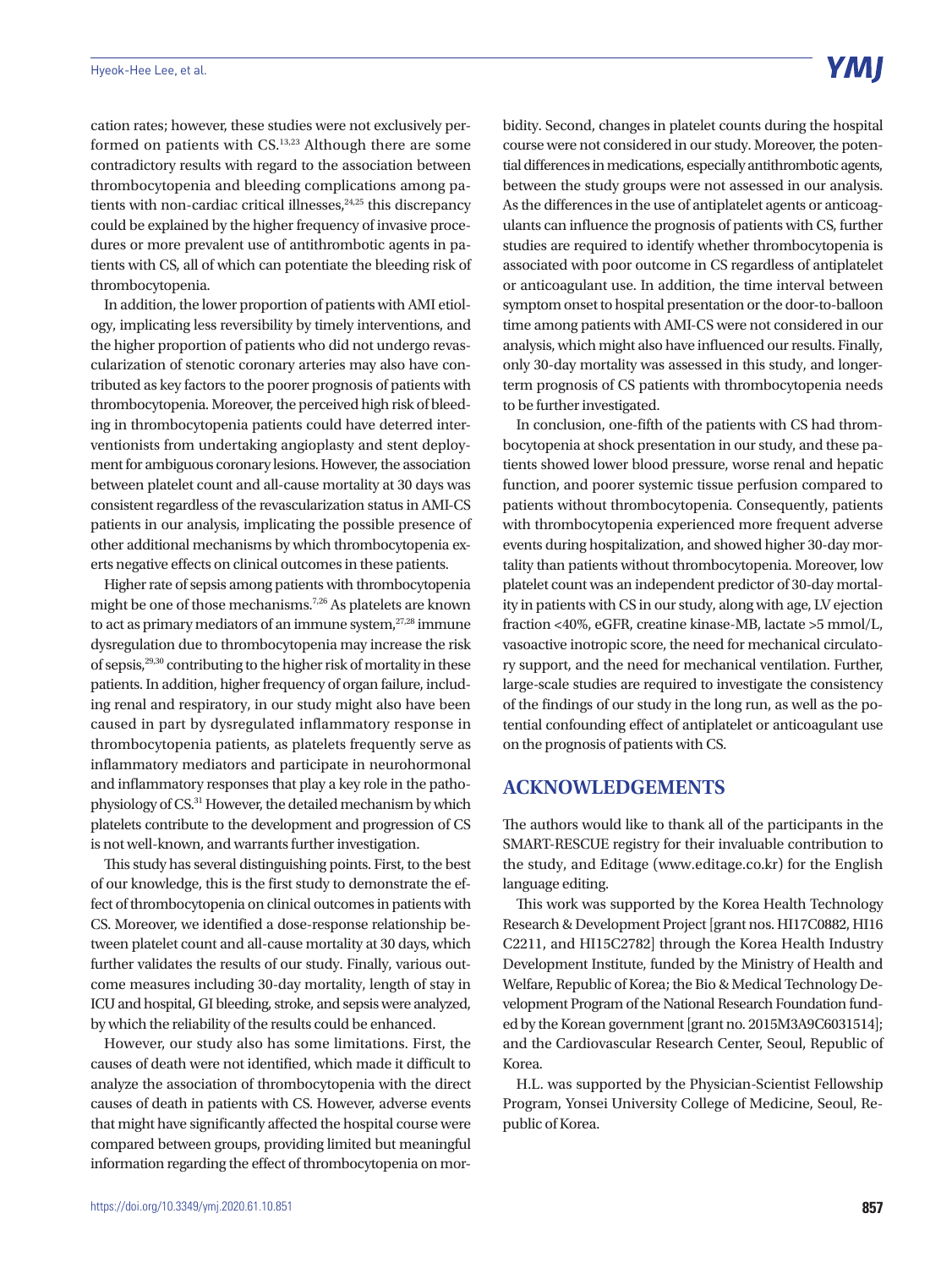# **AUTHOR CONTRIBUTIONS**

Conceptualization: Hyeok-Hee Lee, Sung-Jin Hong, Chul-Min Ahn, Jeong Hoon Yang, and Hyeon-Cheol Gwon. Data curation: Hyeok-Hee Lee and Sung-Jin Hong. Formal analysis: Hyeok-Hee Lee and Sung-Jin Hong. Funding acquisition: Jeong Hoon Yang and Hyeon-Cheol Gwon. Investigation: Hyeok-Hee Lee, Sung-Jin Hong, Jeong Hoon Yang, and Hyeon-Cheol Gwon. Methodology: Hyeok-Hee Lee, Sung-Jin Hong, and Chul-Min Ahn. Project administration: Chul-Min Ahn, Jeong Hoon Yang, and Hyeon-Cheol Gwon. Resources: Chul-Min Ahn, Jeong Hoon Yang, and Hyeon-Cheol Gwon. Software: Hyeok-Hee Lee and Sung-Jin Hong. Supervision: Chul-Min Ahn, Jung-Sun Kim, Byeong-Keuk Kim, Young-Guk Ko, Donghoon Choi, Myeong-Ki Hong, and Yangsoo Jang. Validation: Sung-Jin Hong, Chul-Min Ahn, Jung-Sun Kim, Byeong-Keuk Kim, Young-Guk Ko, Donghoon Choi, Myeong-Ki Hong, and Yangsoo Jang. Visualization: Hyeok-Hee Lee and Sung-Jin Hong. Writing original draft: Hyeok-Hee Lee. Writing—review & editing: Sung-Jin Hong and Chul-Min Ahn. Approval of final manuscript: all authors.

## **ORCID iDs**

Hyeok-Hee Lee https://orcid.org/0000-0002-2895-6835 Sung-Jin Hong https://orcid.org/0000-0003-4893-039X Chul-Min Ahn https://orcid.org/0000-0002-7071-4370 Jeong Hoon Yang https://orcid.org/0000-0001-8138-1367 Hyeon-Cheol Gwon https://orcid.org/0000-0002-8967-4305 Jung-Sun Kim https://orcid.org/0000-0003-2263-3274 Byeong-Keuk Kim https://orcid.org/0000-0003-2493-066X Young-Guk Ko https://orcid.org/0000-0001-7748-5788 Donghoon Choi https://orcid.org/0000-0002-2009-9760 Myeong-Ki Hong https://orcid.org/0000-0002-2090-2031 Yangsoo Jang https://orcid.org/0000-0002-2169-3112

### **REFERENCES**

- 1. Zarychanski R, Houston DS. Assessing thrombocytopenia in the intensive care unit: the past, present, and future. Hematology Am Soc Hematol Educ Program 2017;2017:660-6.
- 2. Aubron C, Flint AW, Bailey M, Pilcher D, Cheng AC, Hegarty C, et al. Is platelet transfusion associated with hospital-acquired infections in critically ill patients? Crit Care 2017;21:2.
- 3. Ning S, Liu Y, Barty R, Cook R, Rochwerg B, Iorio A, et al. The association between platelet transfusions and mortality in patients with critical illness. Transfusion 2019;59:1962-70.
- 4. Hui P, Cook DJ, Lim W, Fraser GA, Arnold DM. The frequency and clinical significance of thrombocytopenia complicating critical illness: a systematic review. Chest 2011;139:271-8.
- 5. Levi M. Platelets in critical illness. Semin Thromb Hemost 2016;42: 252-7.
- 6. Guru PK, Singh TD, Akhoundi A, Kashani KB. Association of thrombocytopenia and mortality in critically ill patients on continuous renal replacement therapy. Nephron 2016;133:175-82.
- 7. Claushuis TA, van Vught LA, Scicluna BP, Wiewel MA, Klein Klouwenberg PM, Hoogendijk AJ, et al. Thrombocytopenia is associated with a dysregulated host response in critically ill sepsis patients. Blood 2016;127:3062-72.
- 8. Opfermann P, Bevilacqua M, Felli A, Mouhieddine M, Bachleda T, Pichler T, et al. Prognostic impact of persistent thrombocytopenia during extracorporeal membrane oxygenation: a retrospective analysis of prospectively collected data from a cohort of patients with left ventricular dysfunction after cardiac surgery. Crit Care

Med 2016;44:e1208-18.

- 9. Thiele H, Akin I, Sandri M, de Waha-Thiele S, Meyer-Saraei R, Fuernau G, et al. One-year outcomes after PCI strategies in cardiogenic shock. N Engl J Med 2018;379:1699-710.
- 10. Brunner S, Guenther SPW, Lackermair K, Peterss S, Orban M, Boulesteix AL, et al. Extracorporeal life support in cardiogenic shock complicating acute myocardial infarction. J Am Coll Cardiol 2019; 73:2355-7.
- 11. Garan AR, Takeda K, Salna M, Vandenberge J, Doshi D, Karmpaliotis D, et al. Prospective comparison of a percutaneous ventricular assist device and venoarterial extracorporeal membrane oxygenation for patients with cardiogenic shock following acute myocardial infarction. J Am Heart Assoc 2019;8:e012171.
- 12. Liu R, Liu J, Yang J, Gao Z, Zhao X, Chen J, et al. Association of thrombocytopenia with in-hospital outcome in patients with acute STsegment elevated myocardial infarction. Platelets 2019;30:844-53.
- 13. Rubinfeld GD, Smilowitz NR, Berger JS, Newman JD. Association of thrombocytopenia, revascularization, and in-hospital outcomes in patients with acute myocardial infarction. Am J Med 2019; 132:942-8.e5.
- 14. Yadav M, Généreux P, Giustino G, Madhavan MV, Brener SJ, Mintz G, et al. Effect of baseline thrombocytopenia on ischemic outcomes in patients with acute coronary syndromes who undergo percutaneous coronary intervention. Can J Cardiol 2016;32:226-33.
- 15. Kataja A, Tarvasmäki T, Lassus J, Cardoso J, Mebazaa A, Køber L, et al. The association of admission blood glucose level with the clinical picture and prognosis in cardiogenic shock-results from the CardShock Study. Int J Cardiol 2017;226:48-52.
- 16. Jäntti T, Tarvasmäki T, Harjola VP, Parissis J, Pulkki K, Javanainen T, et al. Hypoalbuminemia is a frequent marker of increased mortality in cardiogenic shock. PLoS One 2019;14:e0217006.
- 17. Lindholm MG, Hongisto M, Lassus J, Spinar J, Parissis J, Banaszewski M, et al. Serum lactate and a relative change in lactate as predictors of mortality in patients with cardiogenic shock-results from the cardshock study. Shock 2020;53:43-9.
- 18. Tsai TY, Tu KH, Tsai FC, Nan YY, Fan PC, Chang CH, et al. Prognostic value of endothelial biomarkers in refractory cardiogenic shock with ECLS: a prospective monocentric study. BMC Anesthesiol 2019;19:73.
- 19. Harjola VP, Lassus J, Sionis A, Køber L, Tarvasmäki T, Spinar J, et al. Clinical picture and risk prediction of short-term mortality in cardiogenic shock. Eur J Heart Fail 2015;17:501-9.
- 20. Pöss J, Köster J, Fuernau G, Eitel I, de Waha S, Ouarrak T, et al. Risk stratification for patients in cardiogenic shock after acute myocardial infarction. J Am Coll Cardiol 2017;69:1913-20.
- 21. Na SJ, Chung CR, Cho YH, Jeon K, Suh GY, Ahn JH, et al. Vasoactive inotropic score as a predictor of mortality in adult patients with cardiogenic shock: medical therapy versus ECMO. Rev Esp Cardiol (Engl Ed) 2019;72:40-7.
- 22. Levey AS, Stevens LA, Schmid CH, Zhang YL, Castro AF 3rd, Feldman HI, et al. A new equation to estimate glomerular filtration rate. Ann Intern Med 2009;150:604-12.
- 23. Overgaard CB, Ivanov J, Seidelin PH, Todorov M, Mackie K, Dzavík V. Thrombocytopenia at baseline is a predictor of inhospital mortality in patients undergoing percutaneous coronary intervention. Am Heart J 2008;156:120-4.
- 24. Ben Hamida C, Lauzet JY, Rézaiguia-Delclaux S, Duvoux C, Cherqui D, Duvaldestin P, et al. Effect of severe thrombocytopenia on patient outcome after liver transplantation. Intensive Care Med 2003;29:756-62.
- 25. Shalansky SJ, Verma AK, Levine M, Spinelli JJ, Dodek PM. Risk markers for thrombocytopenia in critically ill patients: a prospective analysis. Pharmacotherapy 2002;22:803-13.